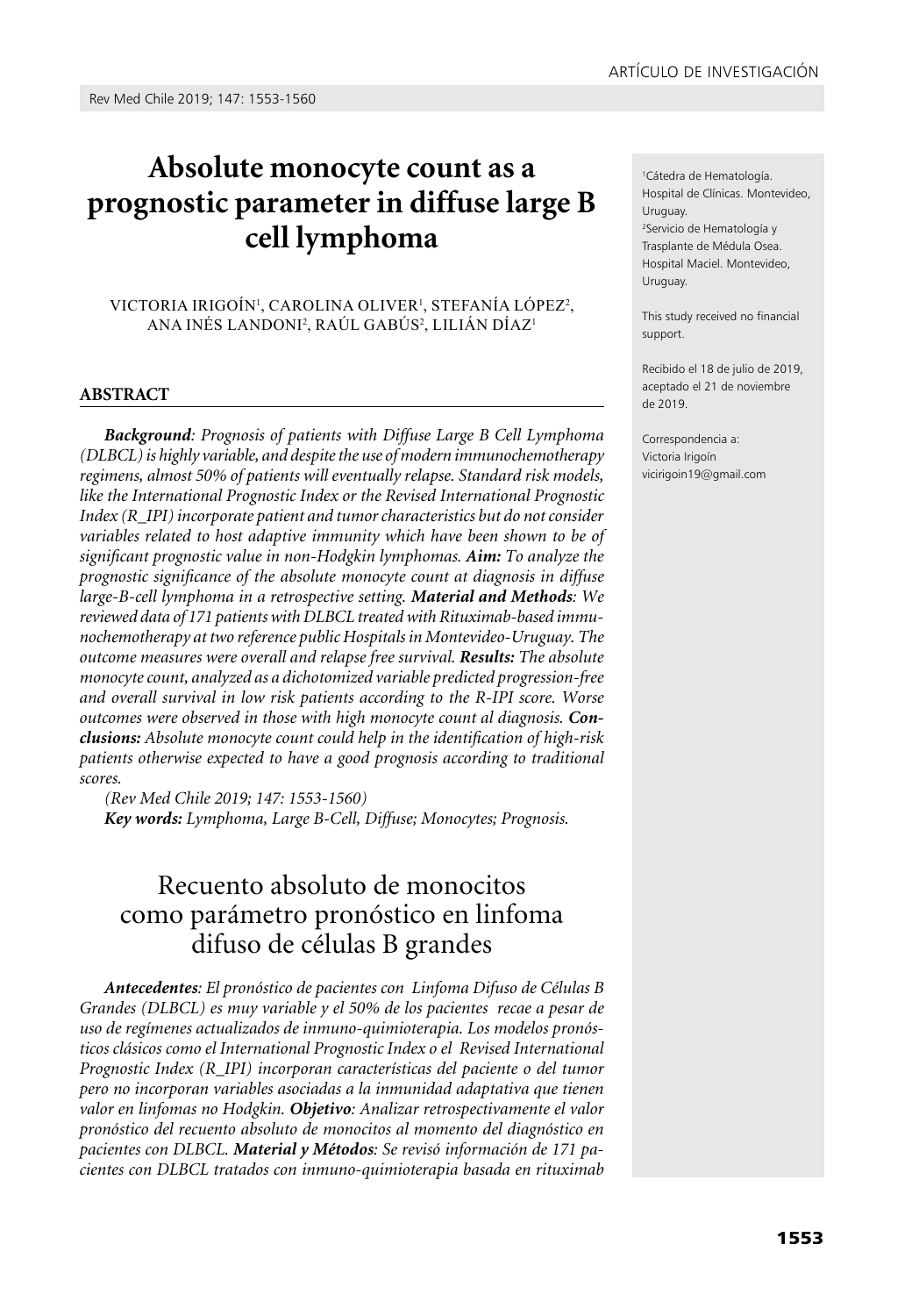*en dos centros de referencia públicos de Montevideo, Uruguay. Las variables de resultado fueron la sobrevida global y libre de recaída. Resultados: El recuento absoluto de monocitos, tratado como una variable dicotómica, predijo la sobrevida libre de recaída en pacientes de bajo riesgo, de acuerdo al puntaje R-IPI. El pronóstico fue peor en pacientes con altos recuentos al momento del diagnóstico. Conclusiones: El recuento absoluto de monocitos puede identificar pacientes de alto riesgo, clasificados como de bajo riesgo por los puntajes tradicionales.* 

*Palabras clave: Linfoma de Células B Grandes Difuso; Monocitos; Pronóstico.*

iffuse Large B-Cell Lymphoma (DLBCL) is an aggressive lymphoproliferative disorder that accounts for the majority (30-40%) of non-Hodgkin´s lymphomas (NHL) in the adult population. This entity has variable clinical, histological, immunophenotypic and cytogenetic features that translate into variable outcomes<sup>1,2</sup>. The International Prognostic Index (IPI), developed in the pre-rituximab era, stratifies patients into 4 risk groups considering patient´s and tumor´s characteristics, and has been the main clinical tool used to predict outcome for patients with aggressive NHL<sup>3</sup>. The addition of the anti-CD20 monoclonal antibody rituximab to the standard chemotherapy led to a significant improvement in clinical outcomes<sup>4-6</sup>. A new prognostic score, the Revised-IPI (R-IPI) for patients treated with rituximab was developed in 2007 using the same variables considered in the IPI; it identifies 3 distinct prognostic groups with significantly different outcomes and provides a more clinically useful prediction of risk<sup>7</sup>. With the use of immunochemotherapy, complete remission (CR) rates as high as  $80\%$  can be achieved<sup> $4,5$ </sup>. However, there is still a group of high risk patients who have a 5-year overall survival (OS) probability of less than 50%. This heterogeneity in outcomes cannot be fully explained by the risk assigned by traditional prognostic scores, as even patients belonging to the same risk group often behave differently. Therefore, the identification of prognostic biomarkers able to better stratify the risk of these patients has become the focus of extensive research in the last years as it may allow for alternative treatment strategies to be considered in order to overcome high risk disease.

Gene expression profiling, immunohistochemistry-based determination of the cell of origin, cytogenetic aberrations and early interim analysis with positron emission tomography (PET/CT) during immunochemotherapy are all proposed methods that may identify high risk patients $238-13$ . However, these techniques are expensive and many of them are not widely available, hence identifying cheaper and accessible biomarkers seems a valuable goal.

It has been demonstrated that monocytes, myeloid-derived cells (MDC) and other nurse like cells present in the tumor microenvironment are required to sustain the growth and survival of malignant B-cells in chronic lymphocytic leukemia14,15 and in T-cell lymphoproliferative disorders<sup>16</sup>. Circulating monocytes are a subtype of this highly diverse population. Chemokines and other tumor-associated factors may promote the migration of these cells to the tumor $17$  and alternatively, these cells may be generated de novo within the tumor microenvironment.

Some studies have shown that features related to host adaptive immunity and to the tumor microenvironment are significant prognostic variables in non-Hodgkin's lymphomas<sup>18,19</sup>.

The aim of this study was to analyze whether the absolute monocyte count (AMC) at diagnosis as part of the host adaptive immunity, could be an additional prognostic variable for patients with DLBCL treated with chemoimmunotherapy.

## **Materials and Methods**

This study is a retrospective analysis of an unselected population of 171 patients with DLBCL treated in 2 public reference centers in Montevideo, Uruguay (Hospital de Clínicas and Hospital Maciel) between 2002 and 2017. Patients were included for analysis if they had a biopsy-proven newly diagnosed DLBCL and were treated with at least one cycle of rituximab- based chemoimmunotherapy with curative intention. Patients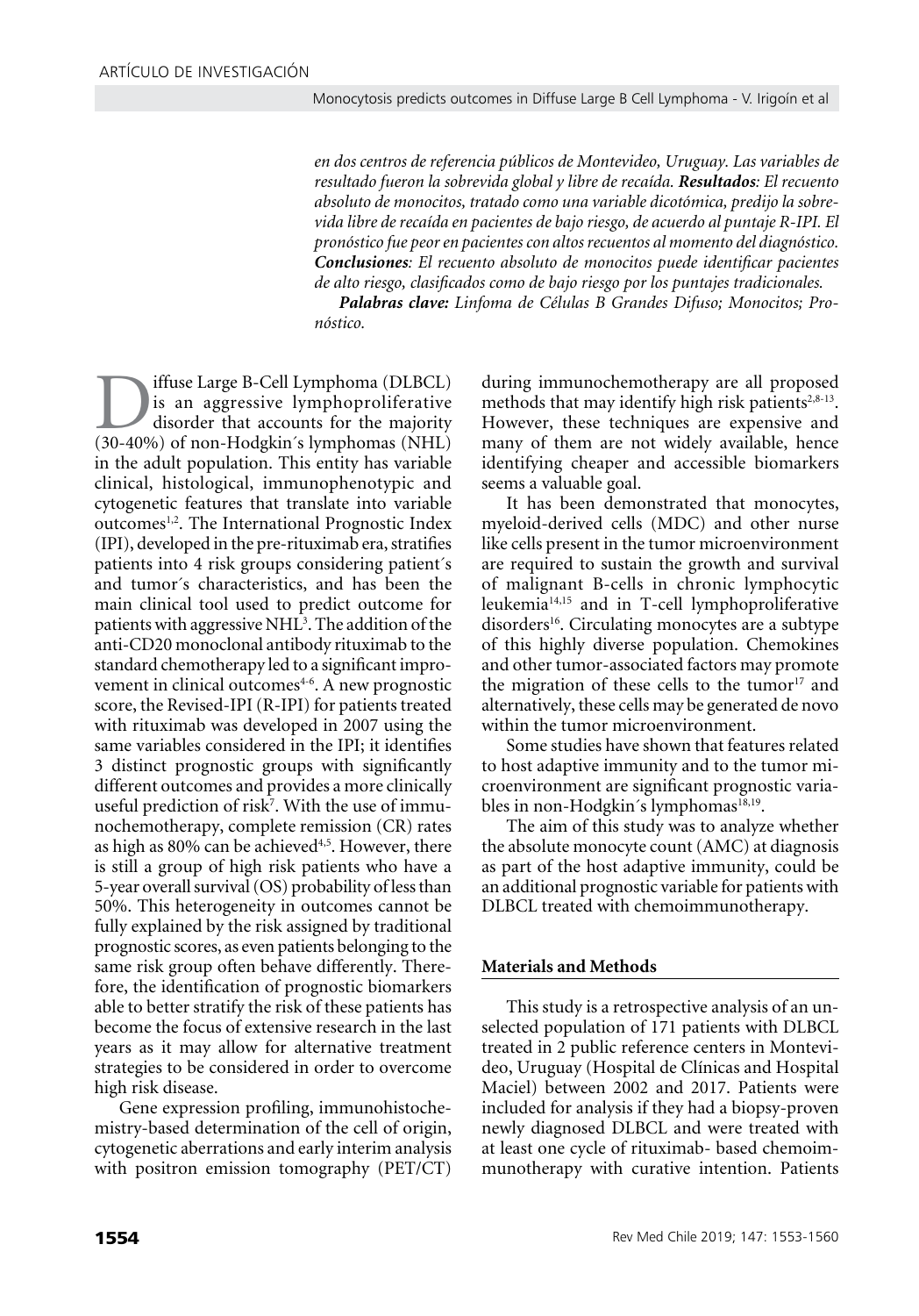with primary nervous system lymphoma were excluded. Chemoimmunotherapy (R-CHOP, R-CEOP, DaEPOCH-R) was administered using standard doses and intervals. AMC was obtained from routine automated complete blood count (CBC) determination at the time of diagnosis prior to treatment administration. The cut off value considered for AMC was the normal one for both Hospital´s laboratories (700/mm3 and 1000 mm/3, respectively). Treatment response was defined according to the 2014 Lugano criteria<sup>20</sup>. All clinical and follow-up information was obtained from hospitals´ clinical records. This study was approved by the Hospital de Clínicas´ Ethics Committee and was conducted according to the Helsinki Declaration (2013).

#### *Study objectives*

The primary objective of the study was to determine the prognostic impact of the absolute monocyte count at diagnosis on OS and Relapse Free Survival (RFS). The secondary study objective was to determine whether the AMC could add in the prognostic power of the R-IPI score.

#### *Statistical analysis*

Non-parametric test as Chi square was used to compare qualitative variables, and T-test to compare quantitative continuous variables. RFS was calculated from the date of diagnosis to documented disease relapse or refractoriness to first line treatment. OS was calculated from the date of diagnosis until death. RFS and OS were assessed using the Kaplan-Meier method and comparison between risk groups was performed using the log rank test. Observations were censored on the date of the last follow-up or death. The value for statistical significance was 0,05. A statistically significant value for AMC could not be determined by means of ROC analysis so the upper limit of normal value for the laboratories was considered for the AMC cut off value.

#### **Results**

#### *Patient characteristics*

Among the entire population, 171 patients received rituximab-based immunochemotherapy (R-CHOP or R-CHOP like) with a median of rituximab cycles of  $6^{1-6}$ . As summarized in Table 1, median age was 61 years (range 17-85) and 96

patients (56,1%) were female. According to Ann Arbor Classification for disease stage, 71 patients (41,5%) had stage I-II, 100 (58,5%) had stage III-IV. Risk was stratified according to R-IPI score; 10 patients (5,8%) had very good prognosis, 93 patients (54,4%) had good prognosis and 68 patients (39,8%) had adverse prognosis. Seven patients (4,1%) were HIV positive. Median AMC at diagnosis was 620/mm<sup>3</sup> (range 40-3,720). At diagnosis, 57 patients (33,3%) had high AMC and 114 (66,7%) had low AMC according to the cut off value used for this study. Table 2 shows the population characteristics according to AMC at diagnosis

#### Table 1. Characteristics of the population

| Patients characteristics ( $n = 171$ )                                              | (%)<br>n                                    |
|-------------------------------------------------------------------------------------|---------------------------------------------|
| Age (years)<br>Median (range)                                                       | 61 (17-85)                                  |
| Gender<br>Female                                                                    | 96 (56,1%)                                  |
| Ann Arbor Stage<br>I-II<br>III-IV                                                   | 71 (41,5%)<br>100 (58.5%)                   |
| $R-IPI$<br>Very low<br>Low<br>High risk                                             | 10 (5,8%)<br>93 (54,4%)<br>68 (39,8%)       |
| Absolute monocyte count (mm <sup>3</sup> )<br>Median (range)<br>Low AMC<br>High AMC | 620 (40-3.720)<br>114 (66,7%)<br>57 (33.3%) |

AMC: absolute monocyte count.

#### Table 2. Characteristics of the population according to AMC

| <b>Patients characteristics</b><br>$(n = 171)$ | <b>Low AMC</b><br>$(n = 114)$ | <b>High AMC</b><br>$(n = 57)$        |
|------------------------------------------------|-------------------------------|--------------------------------------|
| Age (years)<br>Median (range)                  | 58 (17-85)                    |                                      |
| Gender<br>Female                               | 70 (61,4%) 26 (45,6%)         |                                      |
| Ann Arbor Stage<br>$I-II$<br>$III$ -IV         | 50 (44%)<br>64 (56%)          | 21 (36,8%)<br>36 (63%)               |
| $R-IPI$<br>Very low<br>Low<br>High risk        | 8(7%)<br>66 (58%)<br>40 (35%) | $2(3,5\%)$<br>27 (47,4%)<br>28 (49%) |

AMC: Absolute monocyte count.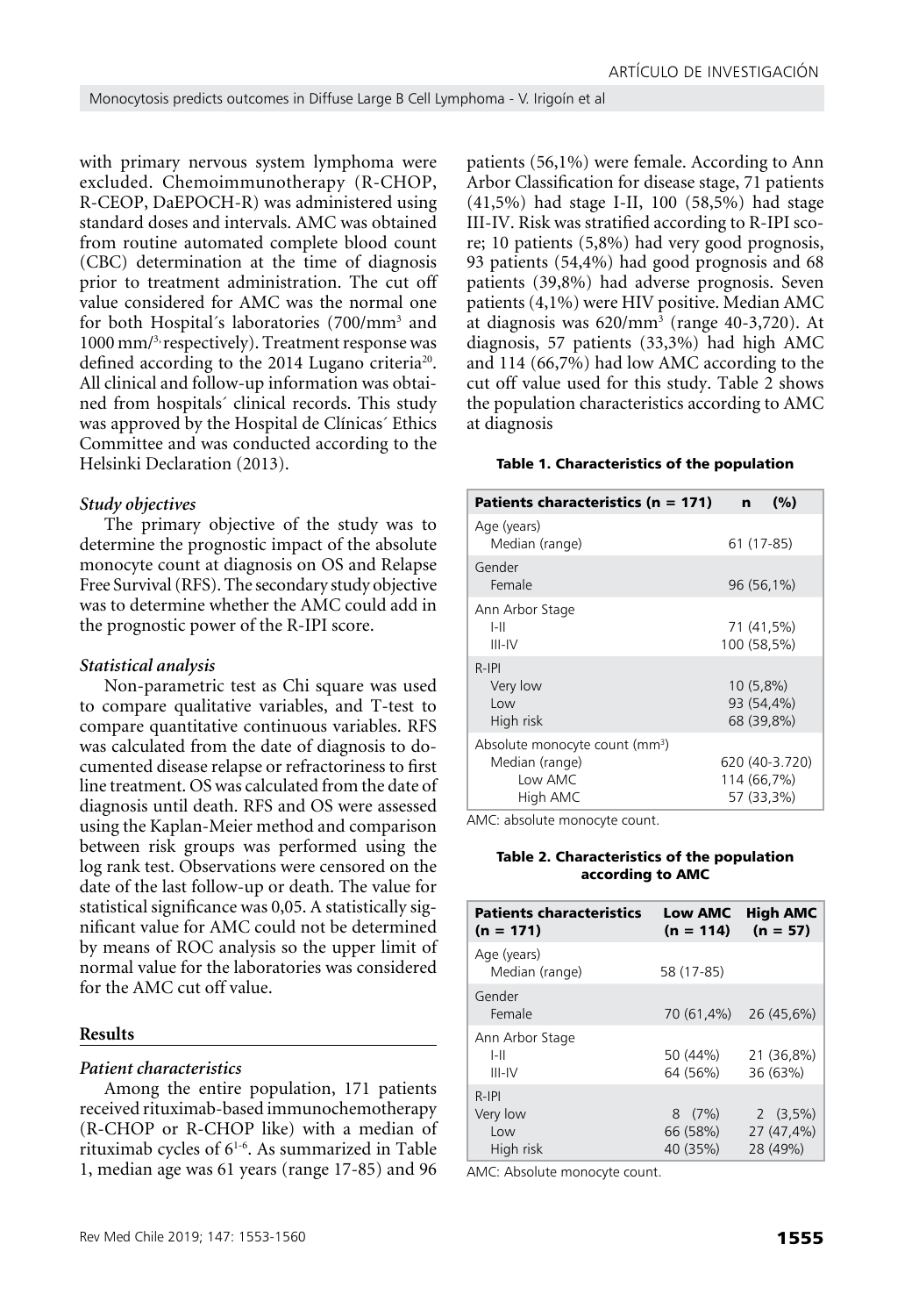#### *Response to treatment*

At the end of treatment 116 patients (67,8%) achieved CR, whereas 22 (12,9%) achieved a partial response (PR), 2 (1,2%) had stable disease and 18 (10,5%) progressed. End of follow up was on December 2017. Remission was evaluated by means of PET/TC in 60 patients (35%). Nine (5,2%) patients were lost of follow-up before end of treatment evaluation and 4 patients were still on treatment (Table 3) at time of last follow-up. With a median follow-up of 28 months (0,6-149), 44 (25,7%) patients relapsed. When response to treatment was analyzed according to AMC, 74,6% of patients with low AMC achieved a CR vs 54,4% of those with high AMC ( $p = 0.008$ ). This population was comparable in terms of R-IPI score and there was no difference in the median cycles of rituximab among these groups ( $p = 0,159$ ). When grouped according to R-IPI score, 90% of patients with very good prognosis achieved a CR, 69.9% of those with good prognosis achieved a CR and 61,8% of poor prognosis achieved CR.

When response to treatment was evaluated considering AMC at diagnosis in the different R-IPI groups, 60 (81,1%) patients in the very good and good R-IPI with low AMC at diagnosis achieved CR vs 14 (48,3%) of those with high AMC  $(p = 0.001)$ . No difference was found in CR rates among patients with adverse R-IPI score according to AMC (60% vs 60,7% p = 0,953).

## *Survival*

Estimated median OS at 4 years according to R-IPI score was 100%, 73% and 47% for very good, good and poor prognosis, respectively. (Figure 1). Median OS in the group of patients with high AMC was 44,9 months (range 12,8-76,9) vs 131,6 months (range 88,8-174,4) for those with low AMC  $(p < 0,0001)$  (Figure 2). This population was comparable in terms of R-IPI score and

| CR (Number/ %)    | 116/67,8% |
|-------------------|-----------|
| <b>PR</b>         | 22/12,9%  |
| <b>SD</b>         | 2/1,9%    |
| PD.               | 18/10,5%  |
| Lost of follow-up | $9/5.2\%$ |

median rituximab cycles. The median Relapse Free Survival (RFS) in the group of patients with R-IPI 0-2 was not reached in those with low AMC and was 12,8 months (range 3-22) in patients with high AMC ( $p = 0,002$ ) (Figure 3). RFS in patients with poor R-IPI score was not statistically different when patients were analyzed according to AMC  $(p = 0.901)$ . In the subgroup of patients with very good and good R-IPI score the median OS



Figure 1. Overall Survival according to R-IPI score.



Figure 2. Overall Survival according to AMC.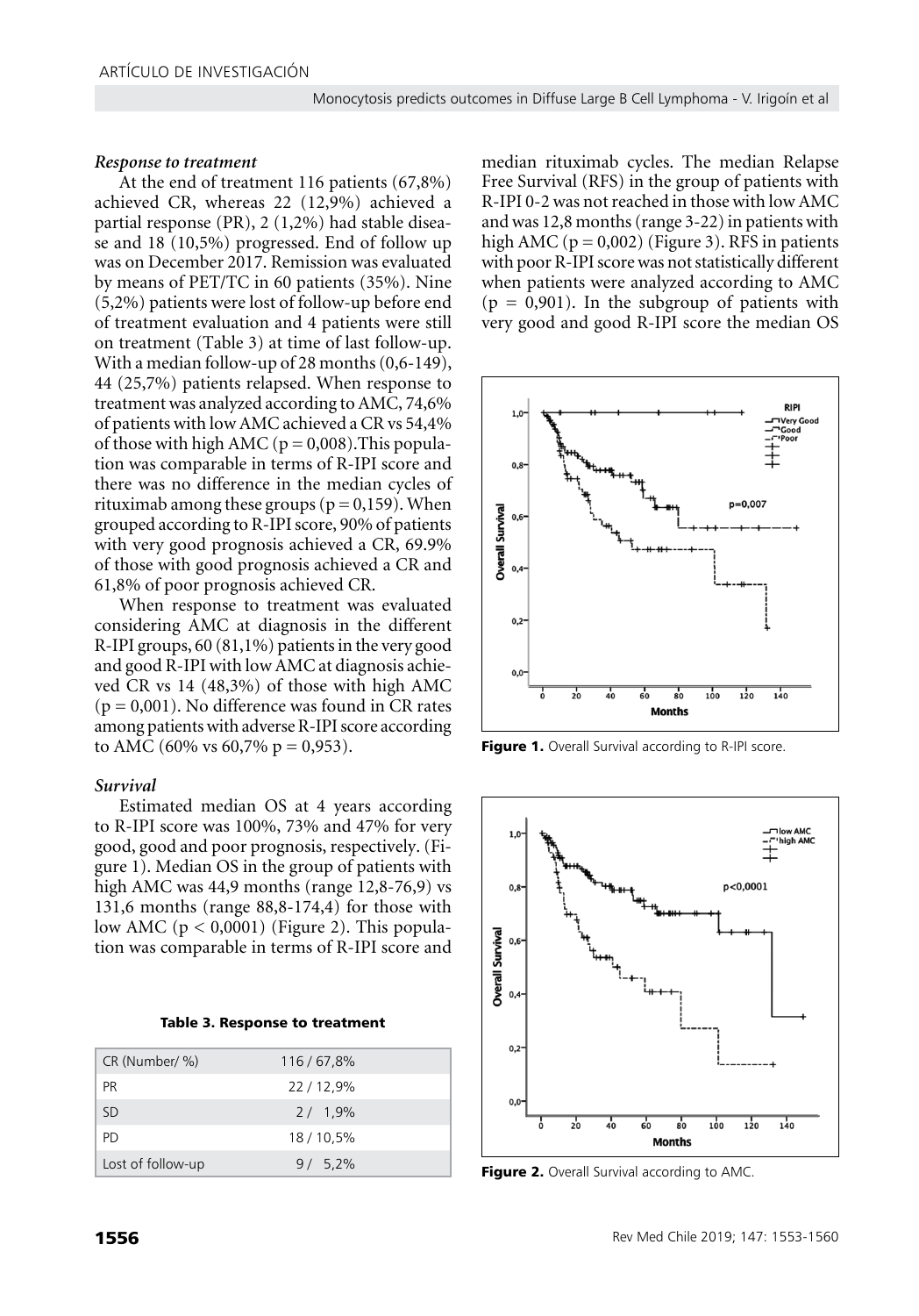

Figure 3. RFS in good and very good R-IPI score according to AMC.

in patients with low AMC had not been reached and it was 40,8 months in those with high AMC (range 0-83)  $p < 0,0001$  (Figure 4). There was no statistically significant difference in median OS in patients with poor risk according to AMC  $(p = 0.58)$ .

# **Discussion**

Monocytes and myeloid derived cells have been demonstrated to have a host anti-tumor immunity suppression activity and that promote malignant lymphocyte´s growth and survival by providing trophic stimulus. There is some evidence that elevated AMC is independently associated with inferior progression free survival (PFS) and OS in patients with DLBCL21-23. Tadmor et al. led a multi-center study that enrolled 1,017 patients showing that  $AMC > 630$  mm<sup>3</sup> at diagnosis was a predictor which identified a subset of high-risk patients in the rituximab era<sup>24</sup>. Porrata et al. suggested that peripheral Absolute Lymphocytes Count (ALC)/AMC ratio after each cycle of chemoimmunotherapy may predict prognosis and that  $ALC/AMC < 1.1$  was an independent parameter of OS and PFS in the R-CHOP era<sup>25</sup>. These studies have shown different means and timing of evaluation of the importance of monocytes in the



Figure 4. OS in very good and good RIPI according to AMC.

prognosis of patients with lymphoma. However, they have not analyzed this variable in the context of traditional prognostic scores. Taken all this evidence into account, incorporating features of host immunity and the tumor microenvironment into conventional prognostic models may provide additional valuable information.

In the present study we sought to investigate whether the AMC, as a biomarker for host immunity and the tumor microenvironment, affects survival in DLBCL, taking into consideration that this test is a widely available and cost accessible tool. In our cohort of patients with DLBCL, high absolute monocyte count at diagnosis was associated with an inferior CR rate, shorter RFS and OS in the group with very good and good prognosis according to R-IPI score. Elevated AMC at diagnosis was able to identify a subset of patients who despite having a very good or good prognosis according to R-IPI score had a RFS and OS rate comparable to those of the high-risk R-IPI group (Figure 5). Absolute monocyte count was thus able to provide additional prognostic information when used in conjunction with R-IPI score. This was particularly true for very good and good R-IPI cases.

Although this study has some limitations, such as being a retrospective study and has a limited number of patients, it illustrates an important ob-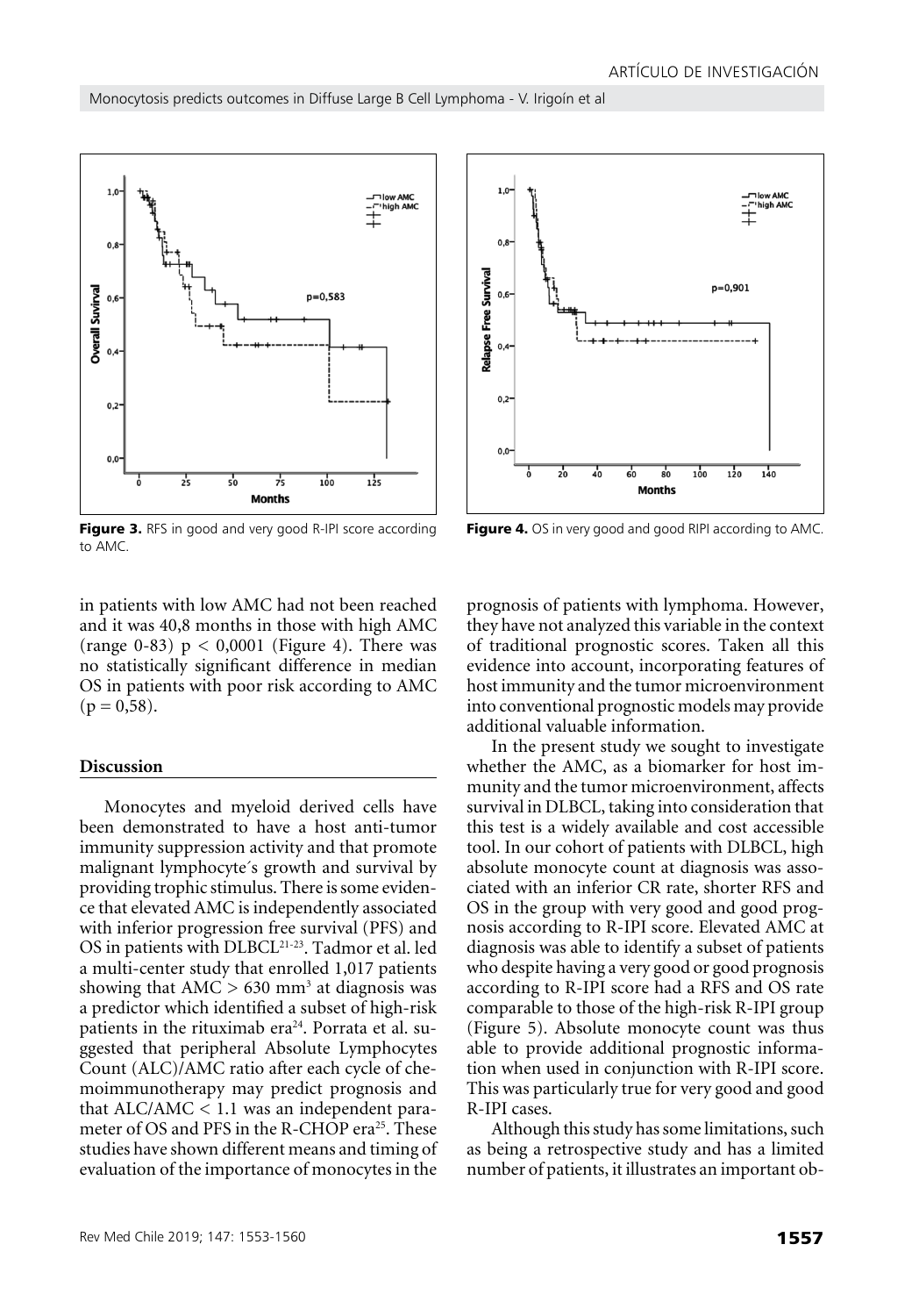

Figure 5. PFS in good and very good R-IPI score according to AMC.



Figure 7. OS according to R-IPI and AMC value. Figure 8. RFS according to R-IPI and AMC value.

servation that can be of great value in this group of good prognostic risk DLBCL patients. Therefore, given the limited number of patients included in this retrospective study, the AMC prognostic value will require prospective validation in an independent and wider cohort of patients.



Figure 6. OS in very good and good RIPI according to AMC.



# **Conclusions**

This retrospective study shows that features related to host adaptive immunity may provide additional prognostic information to that included in traditional scores; in line to international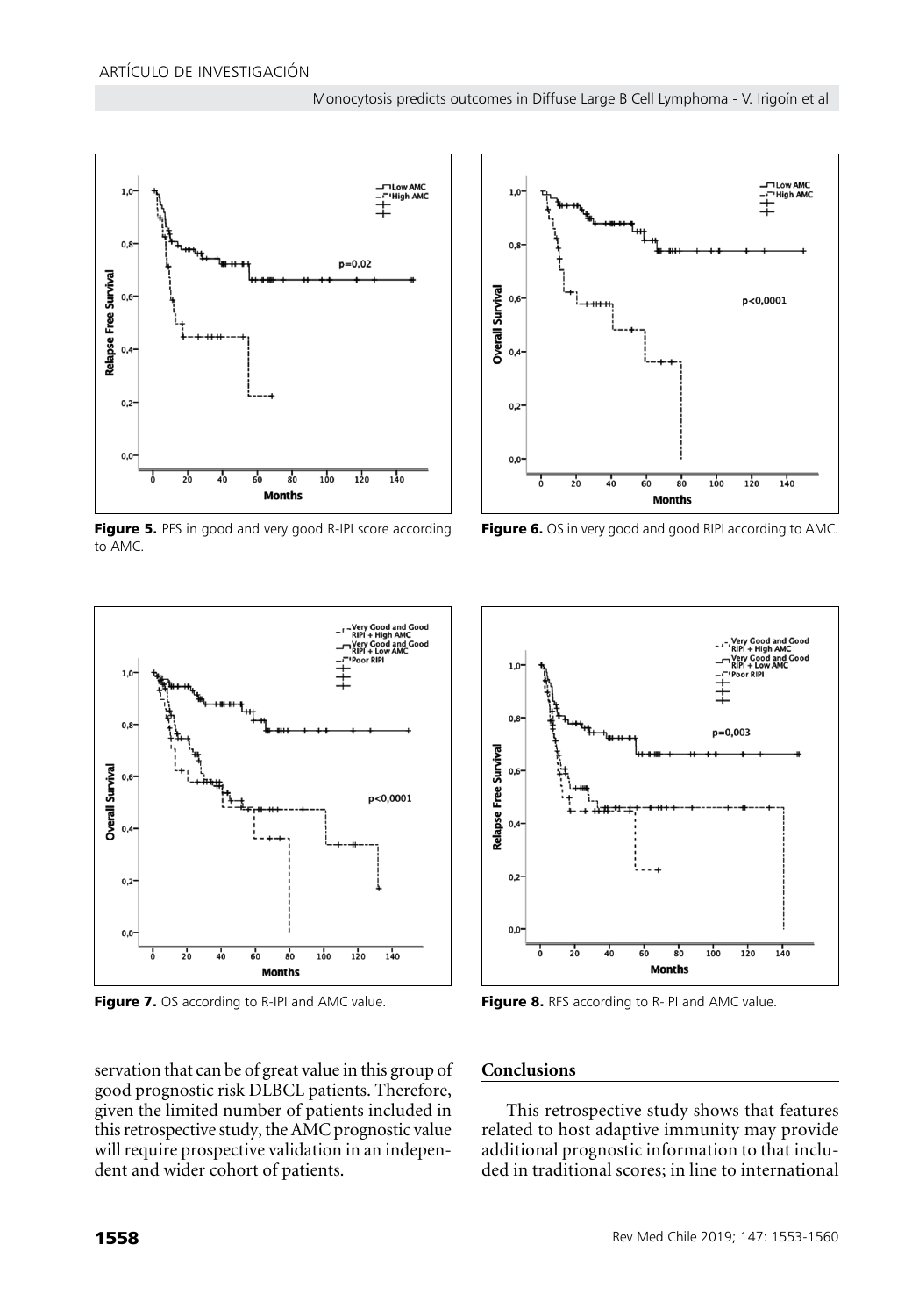publications that have suggested the importance of this compartment on lymphoproliferative neoplasms aggressiveness. Circulating monocytes, as part of this immune system have been proposed as potential markers, and a high circulating AMC has been shown to correlate with worse outcomes. This determination has the advantage of being widely available at no additional cost. In the future it would be interesting to correlate these findings with other biological features of the lymphoma itself, as the amount of tumor infiltrating macrophages or nurse like cells (derived from MDC).

#### **References**

- 1. Coiffier B. State-of-the-Art Therapeutics: Diffuse Large B-Cell Lymphoma. J Clin Oncol 2015; 23 (26): 6387-93.
- 2. Lossos IS. Molecular pathogenesis of diffuse large B-cell lymphoma. J Clin Oncol 2005; 23 (26): 6351-57.
- 3. Intenational Non-Hodgkin´s Lymphoma Pronostic Factors Project. A Predictive Model for Aggressive Non-Hodgkin's Lymphoma. N Engl J Med 1993; 329: 987-94.
- 4. Coiffier B, Lepage E, Briere J, Herbrecht R, Tilly H, Bouabdallah R, et al. CHOP Chemotherapy plus Rituximab CO compared with CHOP alone in elderly patients with Diffuse Large-B-cell Lymphoma. N Engl J Med 2002; 346 (4): 235-42.
- 5. Pfreundschuh M, Trümper L, Österborg A, Pettengell R, Trneny M, Imrie K, et al. CHOP-like chemotherapy plus rituximab versus CHOP-like chemotherapy alone in young patients with good-prognosis diffuse large-B-cell lymphoma: a randomised controlled trial by the Mab-Thera International Trial (MInT) Group. Lancet Oncol 2006; 7 (5): 379-91.
- 6. Pfreundschuh M, Schubert J, Ziepert M, Schmits R, Mohren M, Lengfelder E, et al. Six versus eight cycles of bi-weekly CHOP-14 with or without rituximab in elderly patients with aggressive CD20+ B-cell lymphomas: a randomised controlled trial (RICOVER-60). Lancet Oncol 2008; 9 (2): 105-16.
- 7. Sehn LH, Berry B, Chhanabhai M, Fitzgerald C, Gill K, Hoskins P, et al. The revised International Prognostic Index (R-IPI) is a better predictor of outcome than the standard IPI for patients with diffuse large B-cell lymphoma treated with R-CHOP. Blood 2007; 109 (5): 1857-62.
- 8. Alizadeh A, Elsen M, Davis R, Ma C, Lossos I, Rosenwald A, et al. Distinct types of diffuse large B-cell

lymphoma identifed by gene expression profling. Nature 2000; 403: 503-11.

- 9. Yoon N, Ahn S, Yoo HY, Kim SJ, Kim WS, Ko YH. Cell-of-origin of diffuse large B-cell lymphomas determined by the Lymph2Cx assay: better prognostic indicator than Hans algorithm. Oncotarget 2017; 8 (13): 22014-22.
- 10. Akyurek N, Uner A, Benekli M, Barista I. Prognostic significance of MYC, BCL2, and BCL6 rearrangements in patients with diffuse large B-cell lymphoma treated with cyclophosphamide, doxorubicin, vincristine, and prednisone plus rituximab. Cancer 2012; 118 (17): 4173-83.
- 11. Campo E. MYC in DLBCL: Partners matter. Blood 2015; 126 (22): 2439-40.
- 12. Li L, Li Y, Que X, Gao X, Gao Q, Yu M, et al. Prognostic significances of overexpression MYC and/or BCL2 in R-CHOP-treated diffuse large B-cell lymphoma: A Systematic review and meta-analysis. Sci Rep 2018; 8 (1): 1-9.
- 13. Dührsen U, Hüttmann A, Jöckel K-H, Müller S. Positron emission tomography guided therapy of aggressive non-Hodgkin lymphomas – the PETAL trial. Leuk Lymphoma 2009; 50 (11): 1757-60.
- 14. Kurtova AV, Balakrishnan K, Chen R, Ding W, Schnabl S, Quiroga MP, et al. Diverse marrow stromal cells protect CLL cells from spontaneous and drug-induced apoptosis: Development of a reliable and reproducible system to assess stromal cell adhesion-mediated drug resistance. Blood 2009; 114 (20): 4441-50.
- 15. Mazumdar R, Evans P, Culpin R, Bailey J, Allsup D. The automated monocyte count is independently predictive of overall survival from diagnosis in chronic lymphocytic leukaemia and of survival following first-line chemotherapy. Leuk Res 37 (6): 614-18.
- 16. Wilcox RA, Wada DA, Ziesmer SC, Elsawa SF, Comfere NI, Dietz AB, et al. Monocytes promote tumor cell survival in T-cell lymphoproliferative disorders and are impaired in their ability to differentiate into mature dendritic cells. Blood 2009; 114 (14): 2936-44.
- 17. Waugh DJJ, Wilson C. The interleukin-8 pathway in cancer. Clin Cancer Res 2008; 14 (21): 6735-41.
- 18. Lenz G, Wright G, Dave SS, Xiao W, Powell J, Zhao H, et al. Stromal gene signatures in Large-B-cell Lymphomas. N Engl J Med 2008; 359 (22): 2313-23.
- 19. Dave SS, Wright G, Tan B, Rosenwald A, Gascoyne RD Chan WC, et al. Prediction of Survival in Follicular Lymphoma Based on Molecular Features of Tumor-Infiltrating Immune Cells. N Engl J Med 2004; 351 (21): 2159-69.
- 20. Cheson BD, Fisher RI, Barrington SF, Cavalli F,